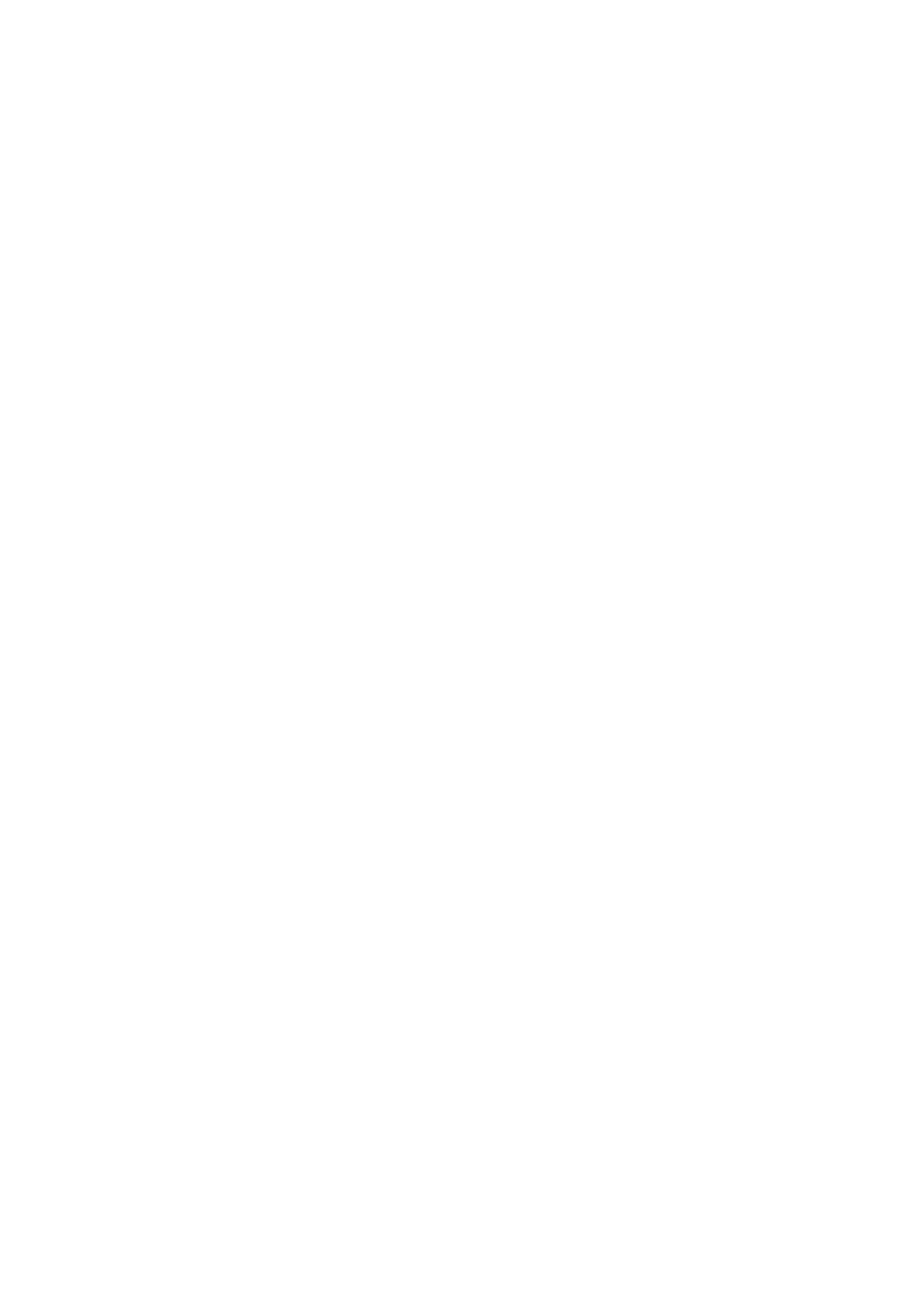# ALL THE THINGS THE EUROPEAN UNION SHOULD NEVER HAVE FUNDED

## (COST ASSESSMENT AFTER 18 MONTHS IN OFFICE)

by Hélène Laporte, member of the European Parliament, member of ID Foundation, and Committee on Budgets coordinator.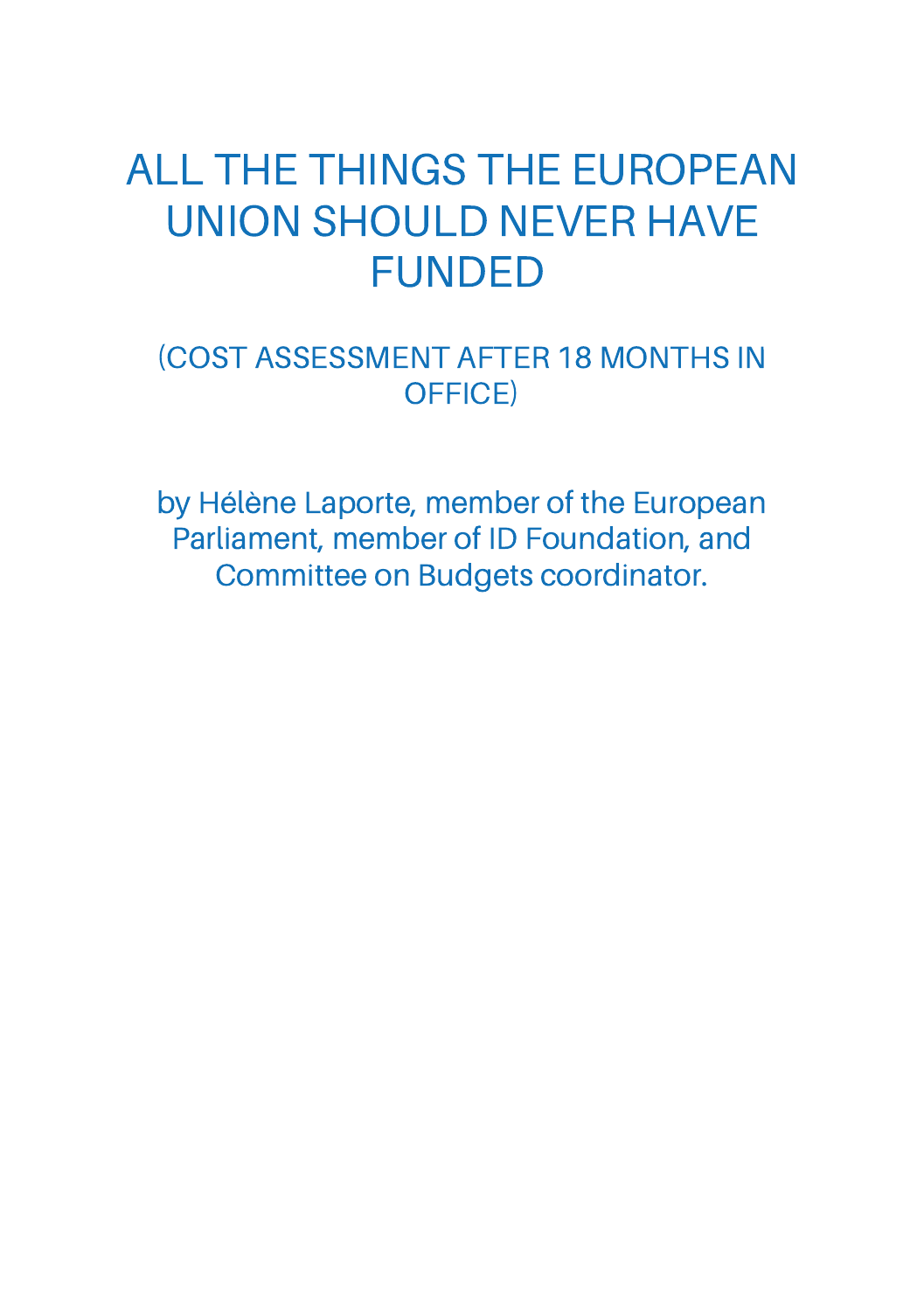



1



EXTERNAL EXTERNAL AID

3

**OTHER** FUNDS

4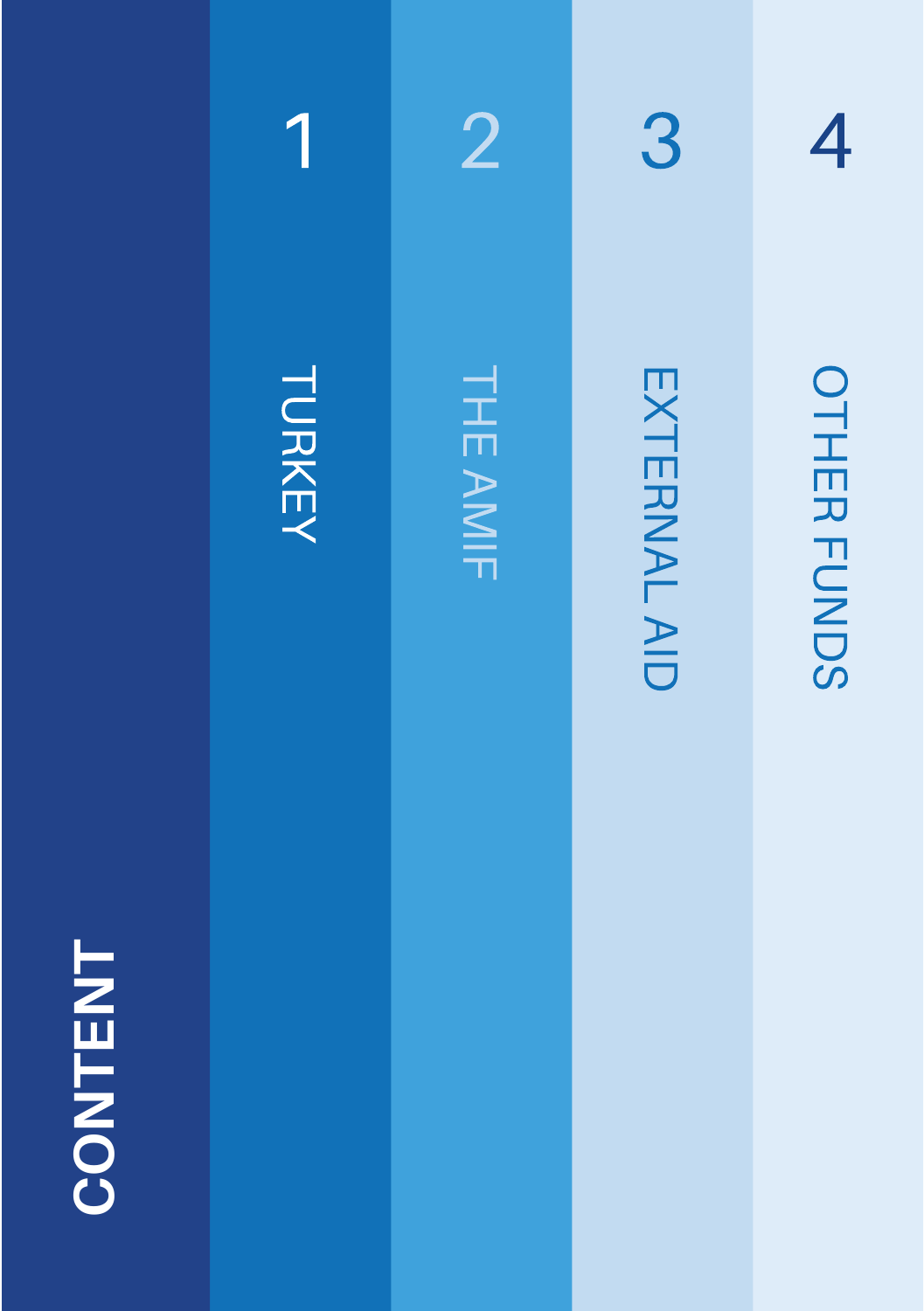## **Editorial by Hélène Laporte**

Our aim is to stop unnecessary spending. In my capacity as Committee on Budgets coordinator, since the beginning of my mandate as a member of the European Parliament, I have discovered a significant number of programmes that have no added value, or that extend beyond the scope of the EU's missions, and are generally characterised by the misdirection or misuse of European money. Suggesting ways to save money by analysing the merits of each fund is part of my legislative work, which consists in submitting multiple amendments, and publicly denouncing examples of mismanagement.

This booklet highlights several cost-assessed examples of the European Union's negligence with regard to its finances, which represent only a portion of the savings that could be made, given the wide range of areas concerned, such as Erasmus+ or the defence sector.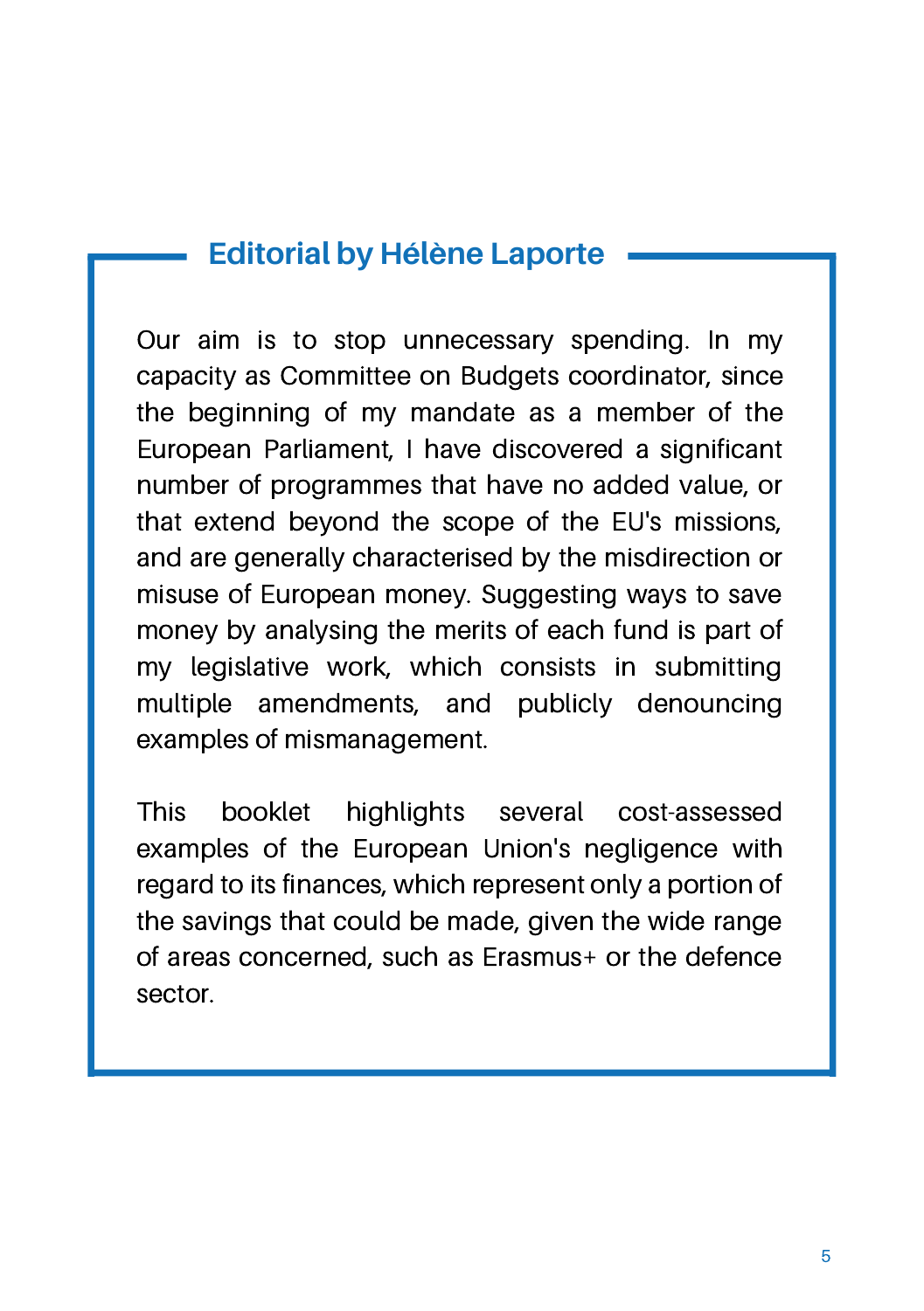

This taboo subject within the EU is long overdue and must be exposed to public view: the restitution by Turkey of the funds paid out under the Instrument for Pre-Accession Assistance. This recovery could be based on two legal grounds.

Firstly, it is highly unlikely Turkey will ever become a member of the EU due to the complete interruption of negotiations since 2019, and to its pan-Islamic and Neo-Ottoman policy in the Balkans, the Middle East and Central Asia, which is at odds with European interests.

Financial contributions to Turkey are not justified, given its lack of EU membership. Secondly, the funds have been poorly used owing to negligence resulting in a lack of results.

This is the conclusion of the European Court of Auditors' special report n° 7/2018, which states that the funds spent have barely addressed a range of basic needs, such as the fight against major corruption or organised crime.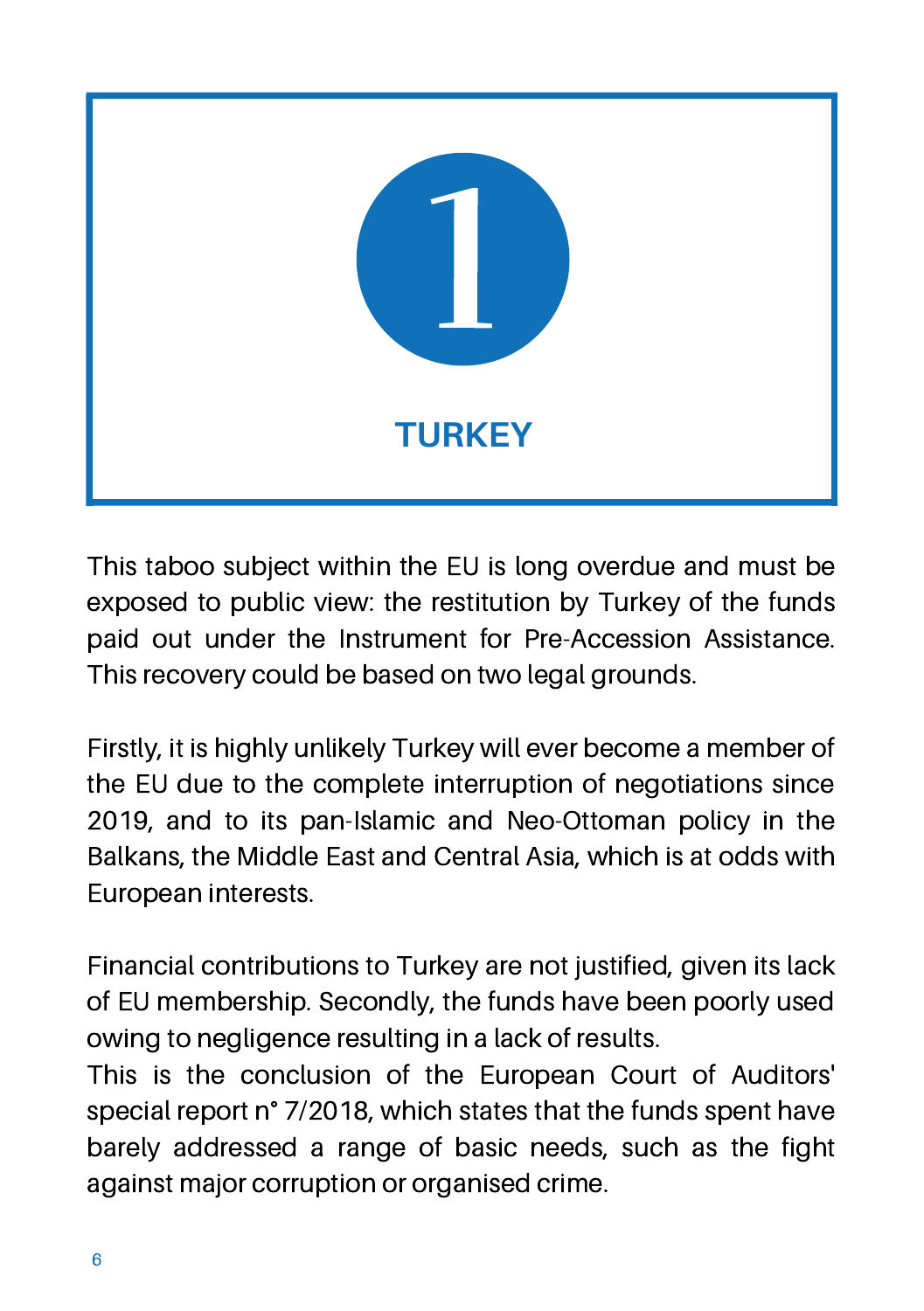All in all, Turkey has received almost **€44 billion** through the various programmes and agreements. This is a colossal amount considering that Turkey has regularly shown itself to be hostile towards us.

At the very least, the EU could have suspended the payment of these funds under Regulation 1085/2006 due to the manifest failure to respect the principles of democracy and human rights. The European Commission will also have to explain the handling of the majority of the funds entrusted to the Turkish authorities, raising the risk of poor and opaque management.

On closer inspection, a further provocation is that €400 million over the year 2020 were intended to grant cash transfers to more than 1.7 million migrants! The negotiations with Turkey are a political and financial failure for the EU, which has spent lavishly on a country that does not respect our fundamental values. The EU must hold Turkey to account instead of threatening to impose pseudo-sanctions.

### **Document 1 - EU funding programmes for Turkey**

| Agreement on migrants * | <b>Pre-Accession Assistance</b> | EIB loans                  |
|-------------------------|---------------------------------|----------------------------|
| 2016/2017: €2 billion   | 2007/2013: €4.49 billion        | Cumulative: €30.43 billion |
| 2018/2019: €2 billion   | 2014/2020: €4.58 billion        |                            |
| 2020: €485 million      |                                 |                            |

*Source: The European Commission*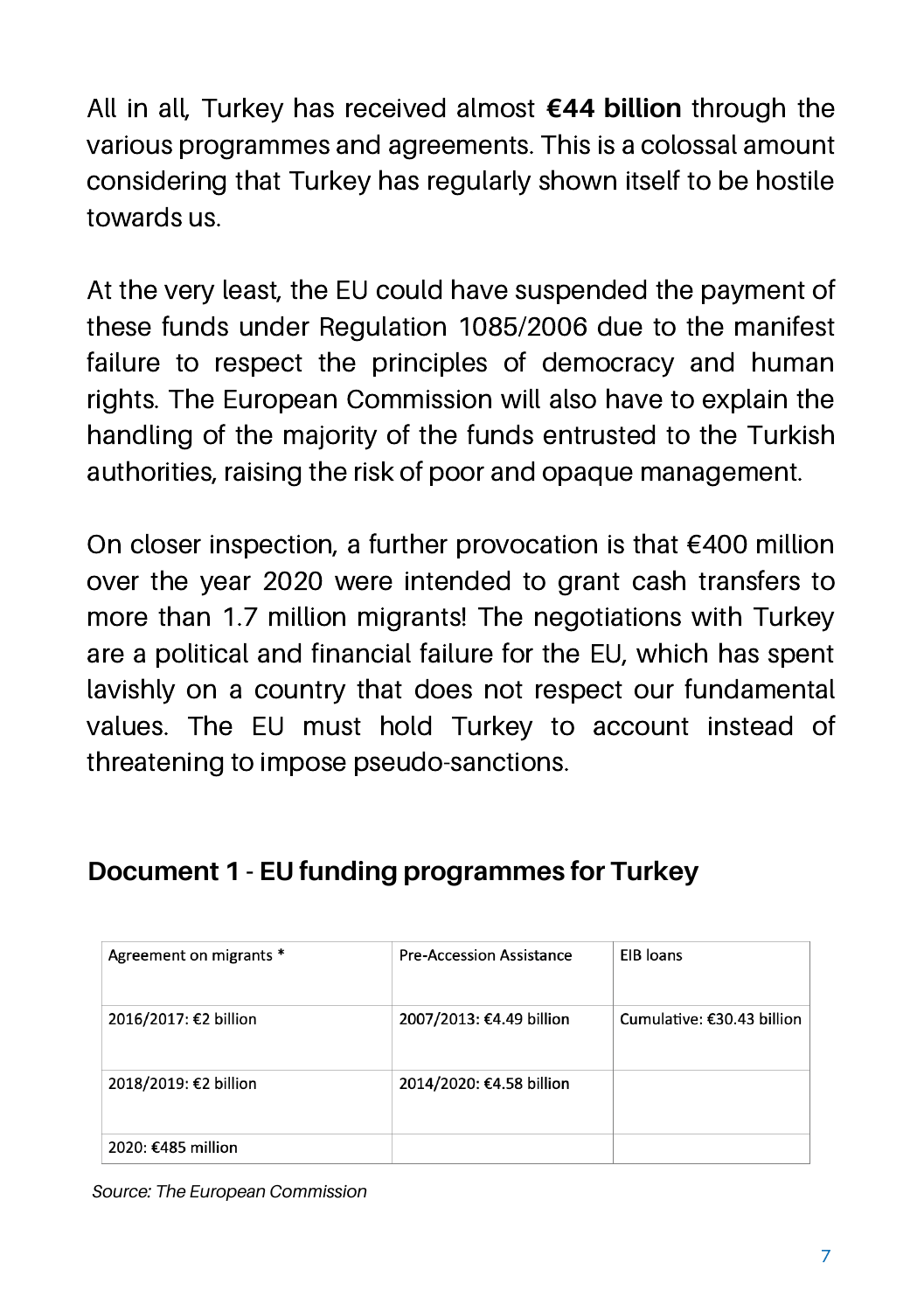# **Document 2 - Distribution of EU programmes for Turkey**



\* planned figures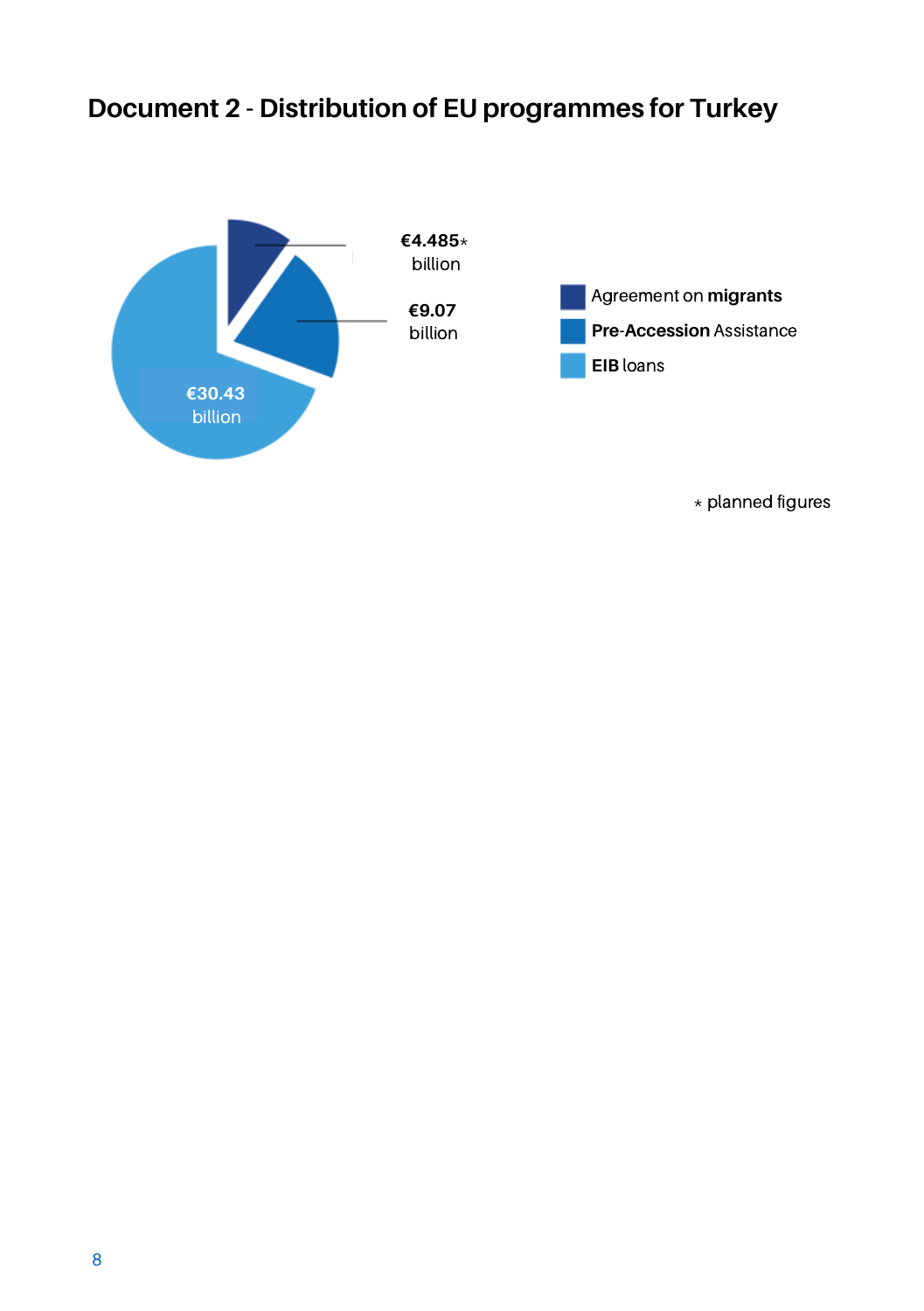

Migration policy management consists in a succession of failures for the EU although considerable resources, both human and financial, are deployed to protect European borders and send migrants back to their countries of origin.

### **Document 1 - AMIF: the example of Greece and Italy**

| PROGRAMME                | Greece         | Italy        | <b>TOTAL</b>   |
|--------------------------|----------------|--------------|----------------|
| 2014/2020: Emergency aid | €703 million   | €122 million | €825 million   |
| 2014/2020: AMIF          | €328 million   | €394 million | €722 million   |
| TOTAL:                   | €1,031 billion | €516 million | €1,547 billion |

*Source: The European Court of Auditors*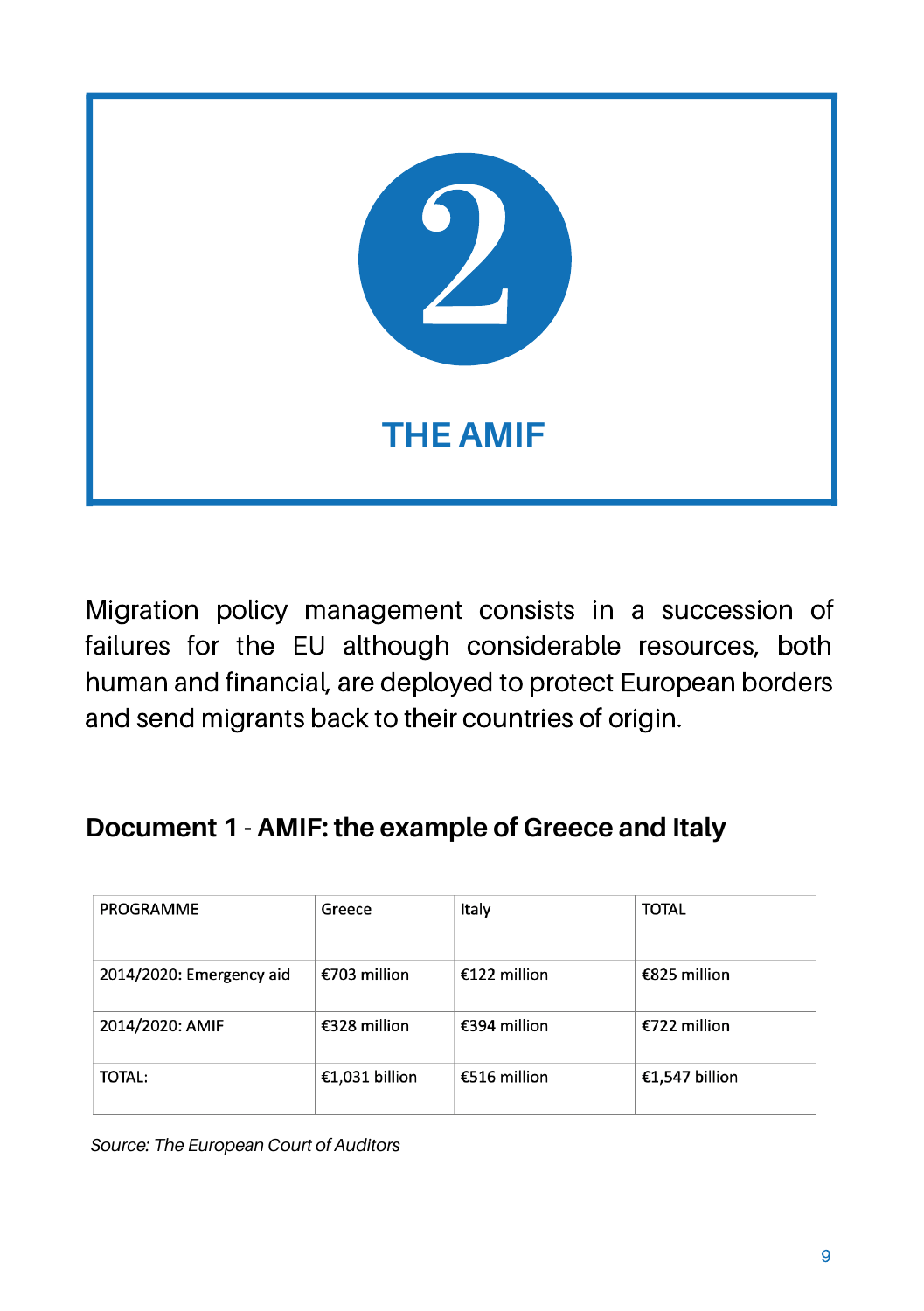For each relocated migrant, the Commission paid €500 on behalf of the AMIF to Greece and Italy to cover travel costs, and €6,000 to the host member state for hospitality expenses. This amounts to a total of €225.6 million for all relocated migrants. Yet how to explain that the migrants relocated during this period represented only 4% of all asylum seekers who arrived in Italy and 22% of those who arrived in Greece? How to explain that the return rate of third country nationals ordered to leave the EU was around 40% in 2018 and only 20% in Greece and Italy?

We questioned the European Commission, which confirmed the ineffective use of tools and insufficient cooperation with third countries: "Insufficient return rates persist due to the ineffective application or use of existing return and readmission tools and instruments at EU and national level, as well as insufficient cooperation on readmission by the main countries of origin. Prospects for improvement depend both on better cooperation with third countries, and on the efficiency of member states in implementing returns." For the next Multiannual Financial Framework for 2021/2027, actions related to migration and border management are expected to reach a staggering €22.7 billion, which includes €8.7 billion for the AMIF and €5.1 billion for Frontex activities.

This is a threefold failure for EU institutions: a failure on the part of its decentralised agency Frontex and its inability to effectively control borders, a failure on the part of the European External Action Service (EEAS) which is supposed to cooperate with third countries to promote the migrants' return policy, and the Commission's failure to reach agreements with third countries whose effectiveness in terms of migration policies is negligible.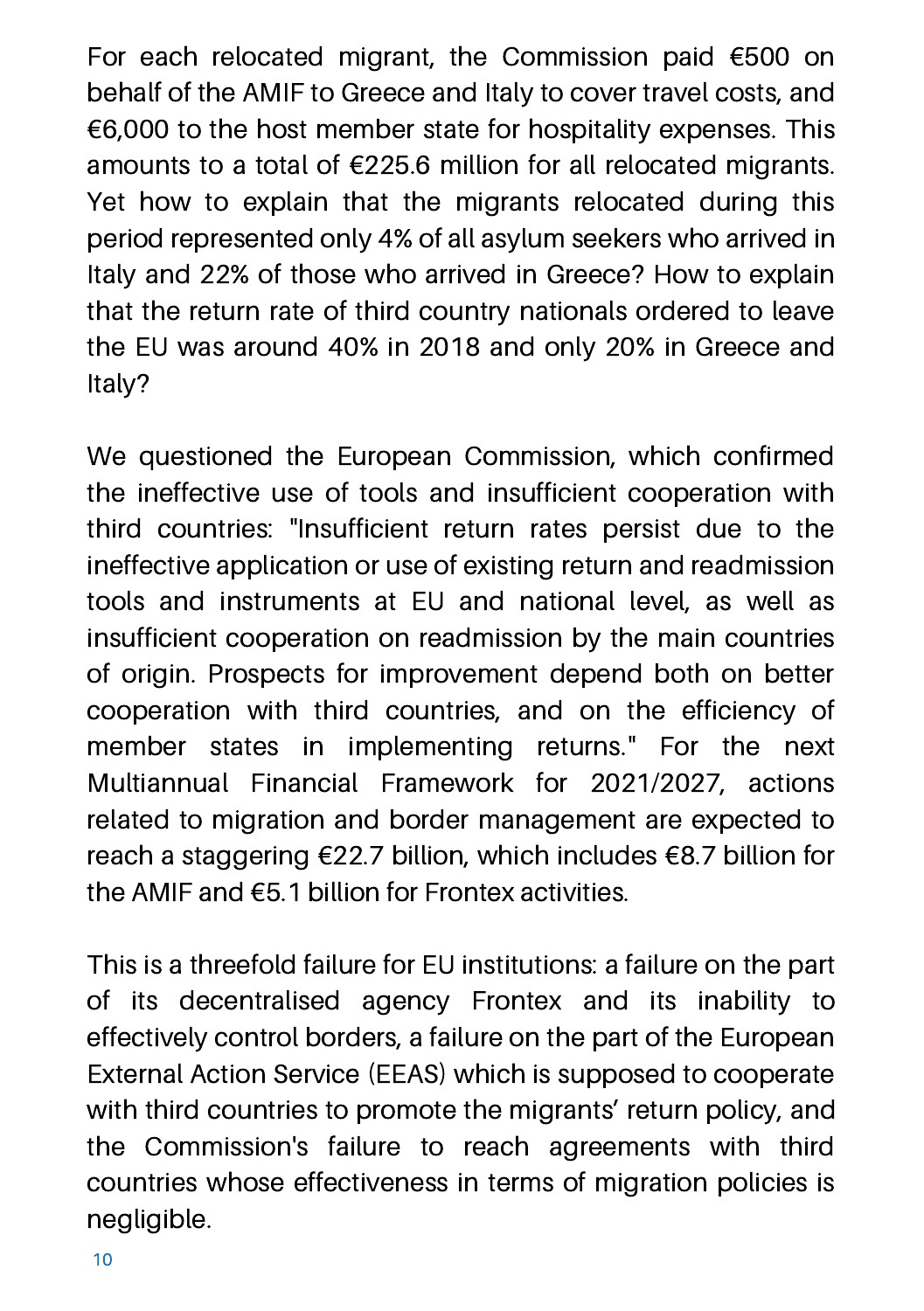

*Source: Eurostat*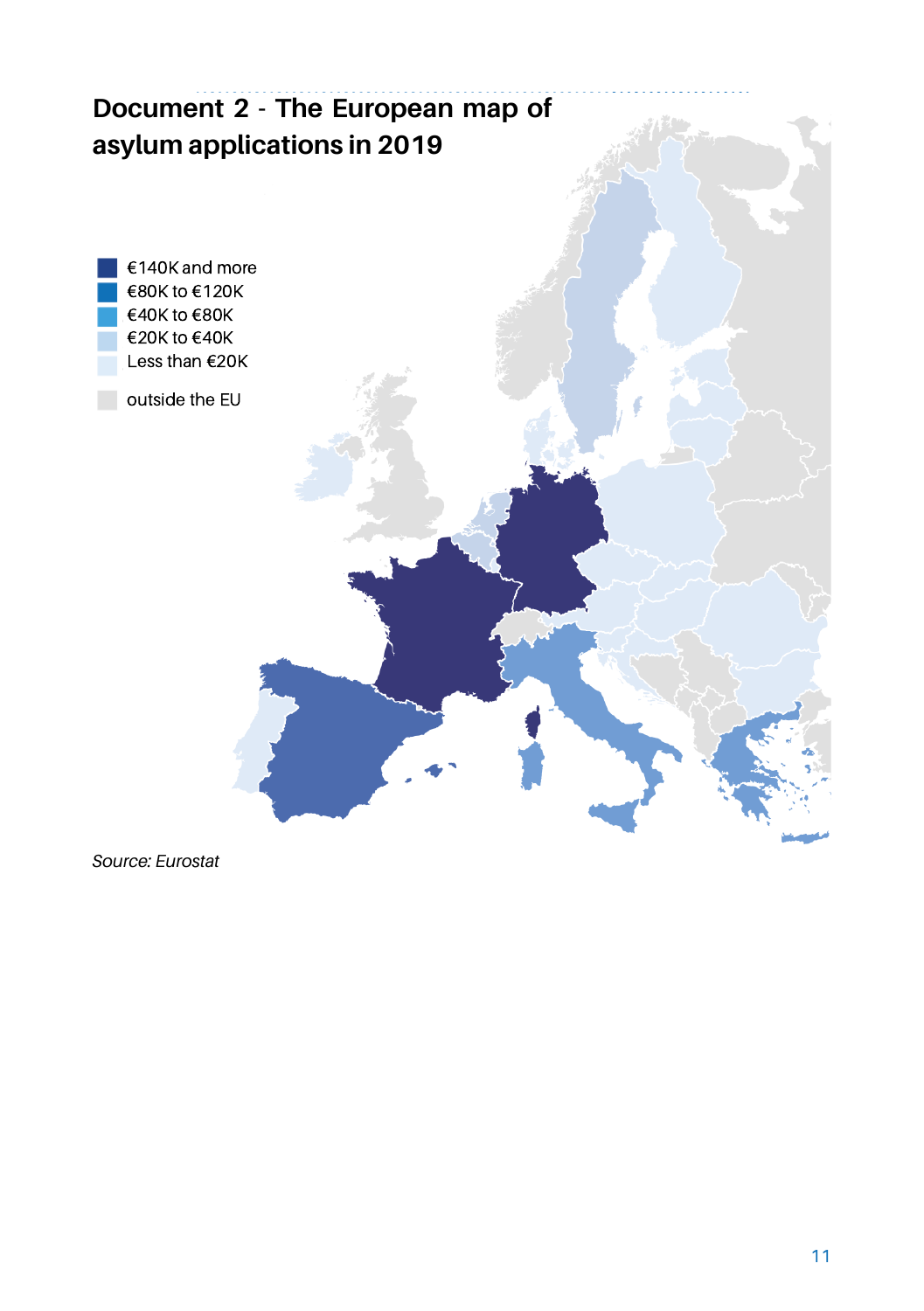

The general public knows very little about the European Union's external aid, and for good reason. The EU spends considerable sums of money around the world with the unstated aim of promoting its values.

The EU's two stated objectives, namely preparing candidate countries for accession and cooperating towards development, are to be reviewed due to a lack of results.

The initial objective is a failure, as shown by the example of Turkey, but the case of the Western Balkans is equally reprehensible. The second objective groups together several instruments, some of which have no added value (see table) and are implemented in regions of the world where the EU has no vocation to intervene. For example, the European Neighbourhood Instrument has established partnerships with countries as geographically and culturally distant as Algeria and Libya.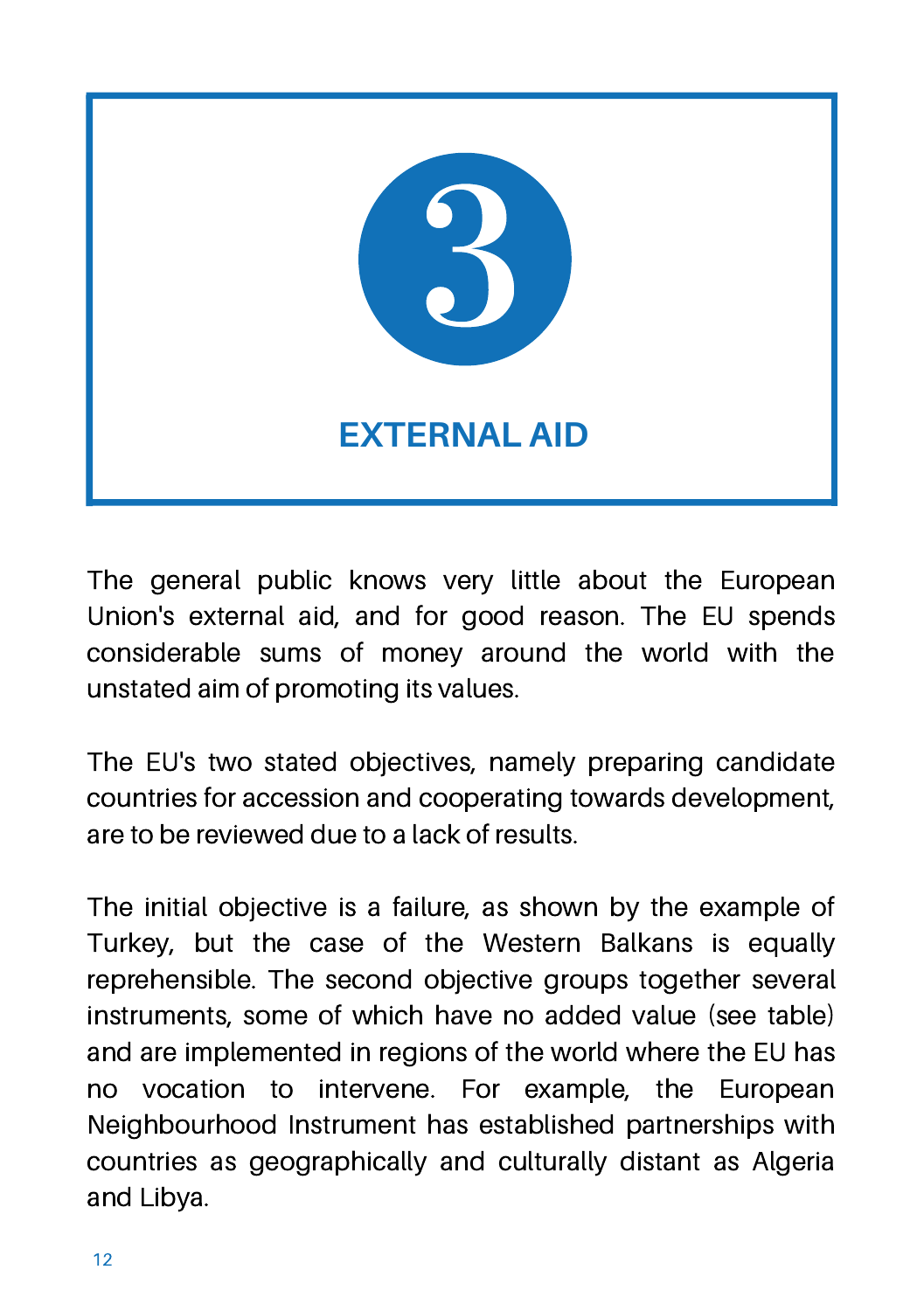**€11.7 billion** - The Instrument for Pre-Accession Assistance is a fund to help the states concerned get used to receiving EU funds. It is a transitional fund for which many countries have received money.

### **Document 1 - External aid budget programmes**

| Programme                                                                    | Multiannual Financial<br>Framework (MFF) 2014/2020 | Observations                                                                                           |
|------------------------------------------------------------------------------|----------------------------------------------------|--------------------------------------------------------------------------------------------------------|
| Development Cooperation $\in$ 19.6 billion<br>Instrument                     |                                                    | Integrating developing<br>countries into the global<br>economy: is this the EU's role?                 |
| European Neighbourhood   €15.4 billion<br>Policy                             |                                                    | Building a space of shared<br>values: a fund to be scrapped                                            |
| Instrument for Pre-Accession $\in$ 11.7 billion<br>Assistance                |                                                    | The example of Turkey is typical<br>of the failure of this instrument                                  |
| Partnership Instrument                                                       | €0.954 billion                                     | Cooperation within the<br>framework of Horizon 2020<br>(research)                                      |
| <b>Stability Instrument</b>                                                  | €2.3 billion                                       | Crisis prevention and response                                                                         |
| European Instrument for $\epsilon$ 1.3 billion<br>Democracy and Human Rights |                                                    | Instrument without any added<br>value that serves to<br>disseminate Brussels' human<br>rights values   |
| Humanitarian aid                                                             | €5.3 billion                                       | Behind the laudable objectives,<br>this is EU interference                                             |
| Macro-financial assistance                                                   | €0.548 billion                                     | An instrument that restores the<br>balance of payments: its<br>relevance remains to be<br>demonstrated |

The European External Action Service (EEAS) is the EU mastermind when it comes to defining the policy framework with third countries.

This is why we submitted several amendments to the 2021 budget deleting several EEAS budget lines.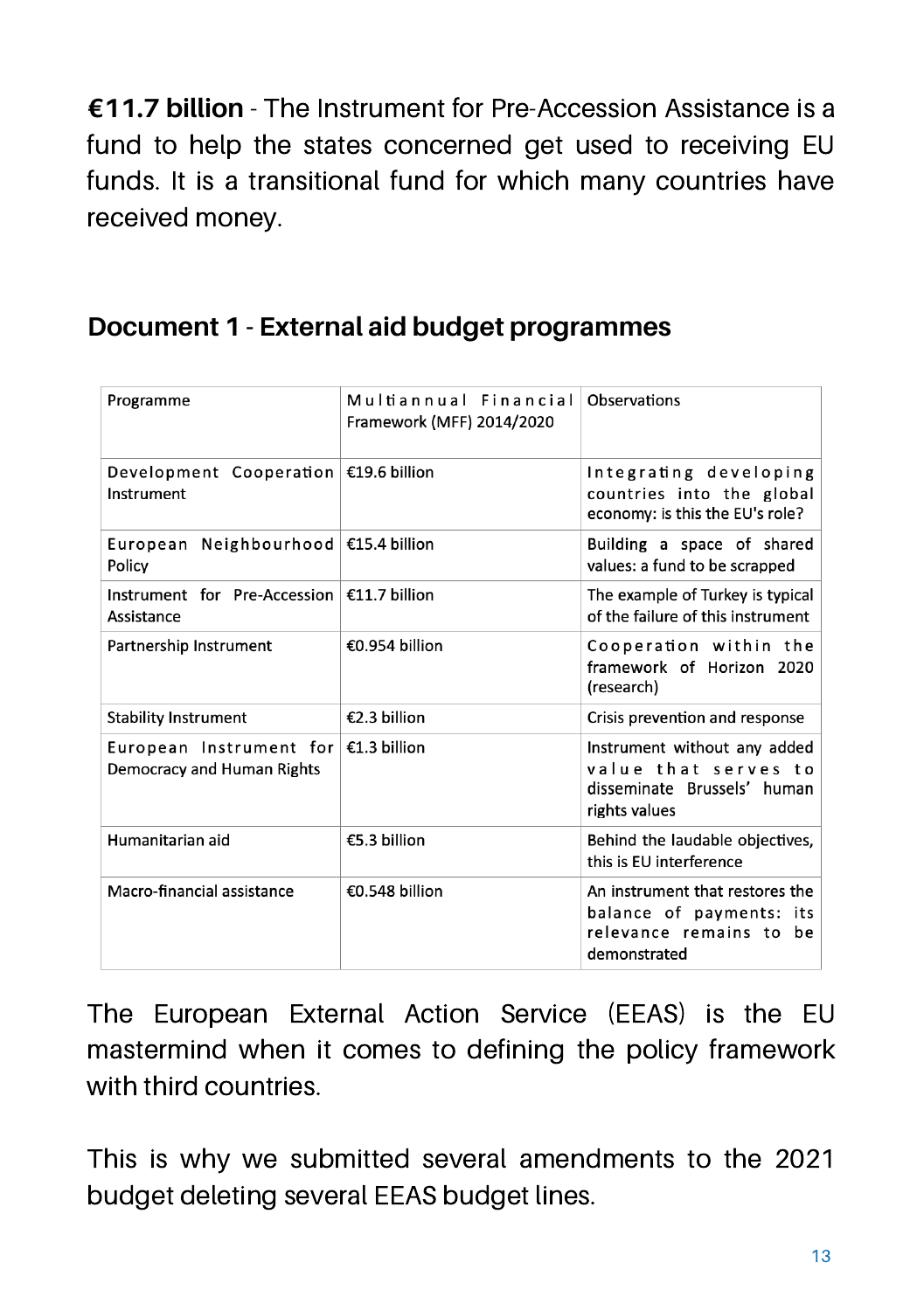

Numerous funds linked to new bodies, or to useless or nonvalue-added programmes are also to be noted, but the list is far from exhaustive.

Other programmes are a danger to our national sovereignty, such as the new European Defence Fund. The EU's evergrowing decentralised agencies, with an annual budget of more than €4 billion, need to be reassessed. The Erasmus+ programme (in 2014, the Erasmus programme was renamed Erasmus+) is being given an unjustified increase considering the possibility of actually studying or doing an internship in a participating country has been considerably reduced since 2020 due to the pandemic.

But there are also other measures, the relevance of which remains to be demonstrated: the European Public Prosecutor's Office, the European Agency for Fundamental Rights, the European External Action Service, the European Defence Industrial Development Programme, and the Committee of the Regions.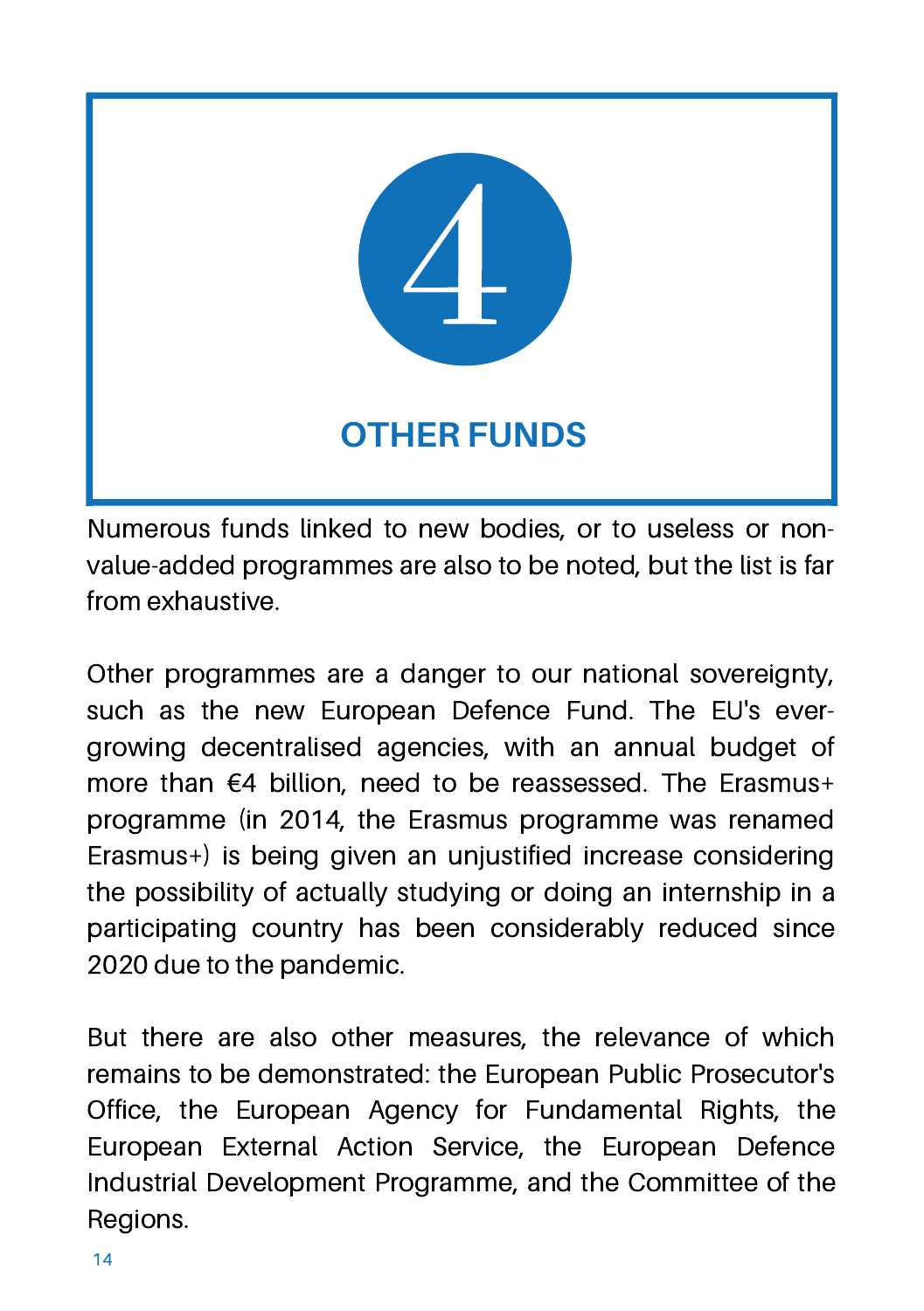**€731 million** - Among the many other useless funds, there is for example the European External Action Service, which failed to prove its effectiveness during the COVID-19 crisis. €731 million were paid out in 2020.

### **The European Public Prosecutor's Office**

The European Public Prosecutor's Office is an institution that began its work late in 2020, as a result of the EU regulation in 2017. Since 2019: €14,804,597 have been devoted to preparing the work of this institution.

Its budget for 2021 will be  $\epsilon$ 37.7 million. That is already more than €52 million, although it has yet to start operating. Moreover, as criminal jurisdiction is exclusively reserved for member states, we believe that this new European body should be abolished.

### **The European Union Agency for Fundamental Rights**

Launched in 2007, this agency advises member states and EU institutions on how to promote fundamental interests. For example, it has conducted a survey on Romani and Traveller populations in order to promote their integration and inclusion. It has also done a survey on migrants and their descendants, and created an online database on Islamophobia. Its overall cost is around €23 million per year on average.

An agency that has no added value, employs 105 people, and allows Brussels to spread its so-called human rights values.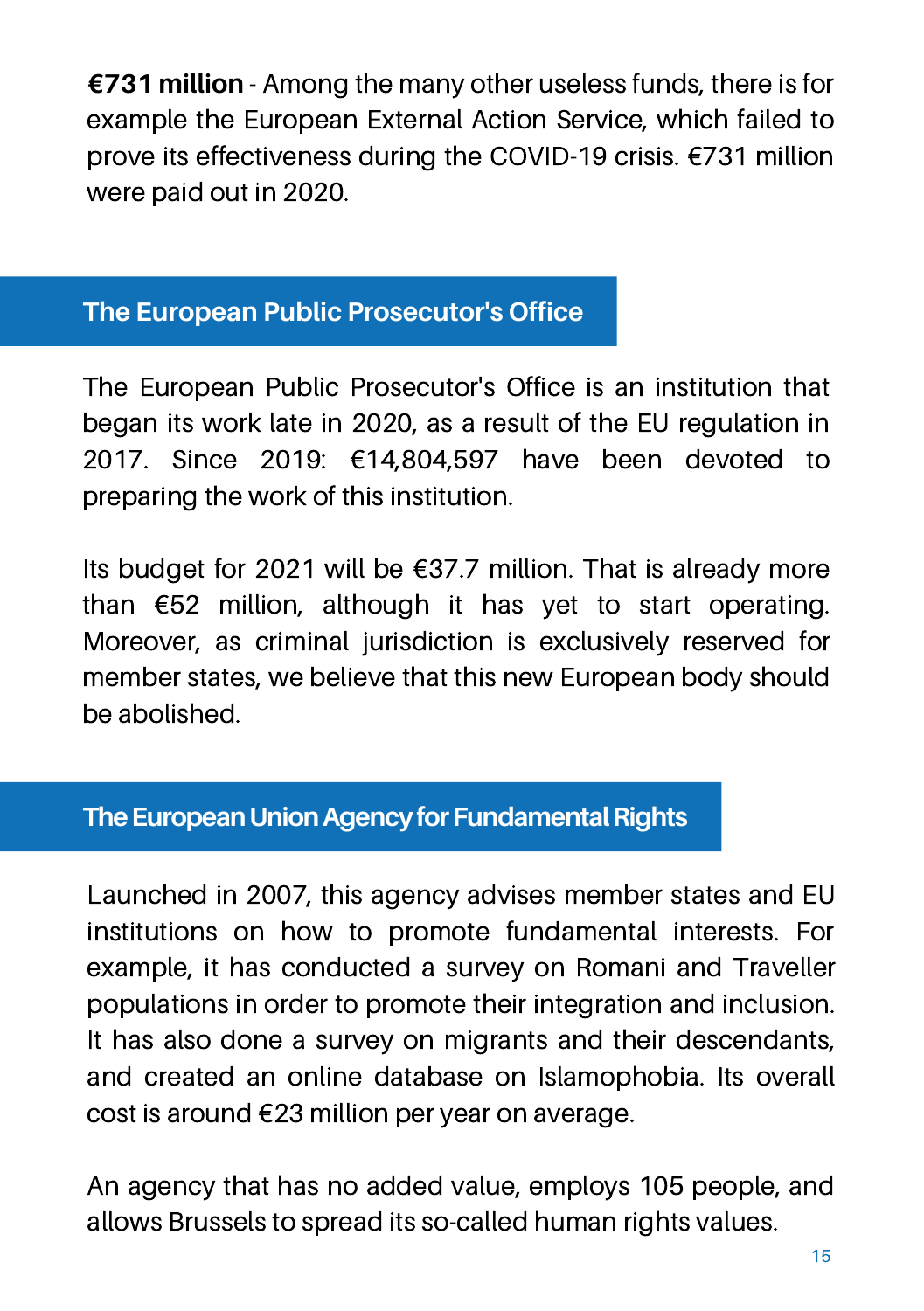#### **Erasmus +**

The Erasmus+ programme initially aims to give students, interns, staff and more generally young people under the age of 30, with or without a diploma, the opportunity to spend time abroad to further their skills.

Yet how to explain the exponential increase in its budget when travelling conditions within the European Union were restricted in the year 2021, at the very least? For the period 2014-2020, this represents a budget of €14.774 billion. For the period 2021-2027, it is estimated at €21.2 billion. Yet according to the November 2020 note on the institution's official website: "in application of the governmental measures related to the COVID-19 epidemic, all incoming and outgoing Erasmus+ mobilities must be postponed until further notice".

#### **The European External Action Service**

The European External Action Service cost €731.076 million in 2020. Created in 2011, it aims to ensure the diplomacy of the European Union. This diplomacy, which runs parallel to that of the member states, has a rather vague scope of action: consolidating peace, providing humanitarian and development aid, responding to crises, etc.

Yet given the fiasco attached to the management of the COVID-19 pandemic and European intervention, surely this agency has already proved the pointlessness of this branch?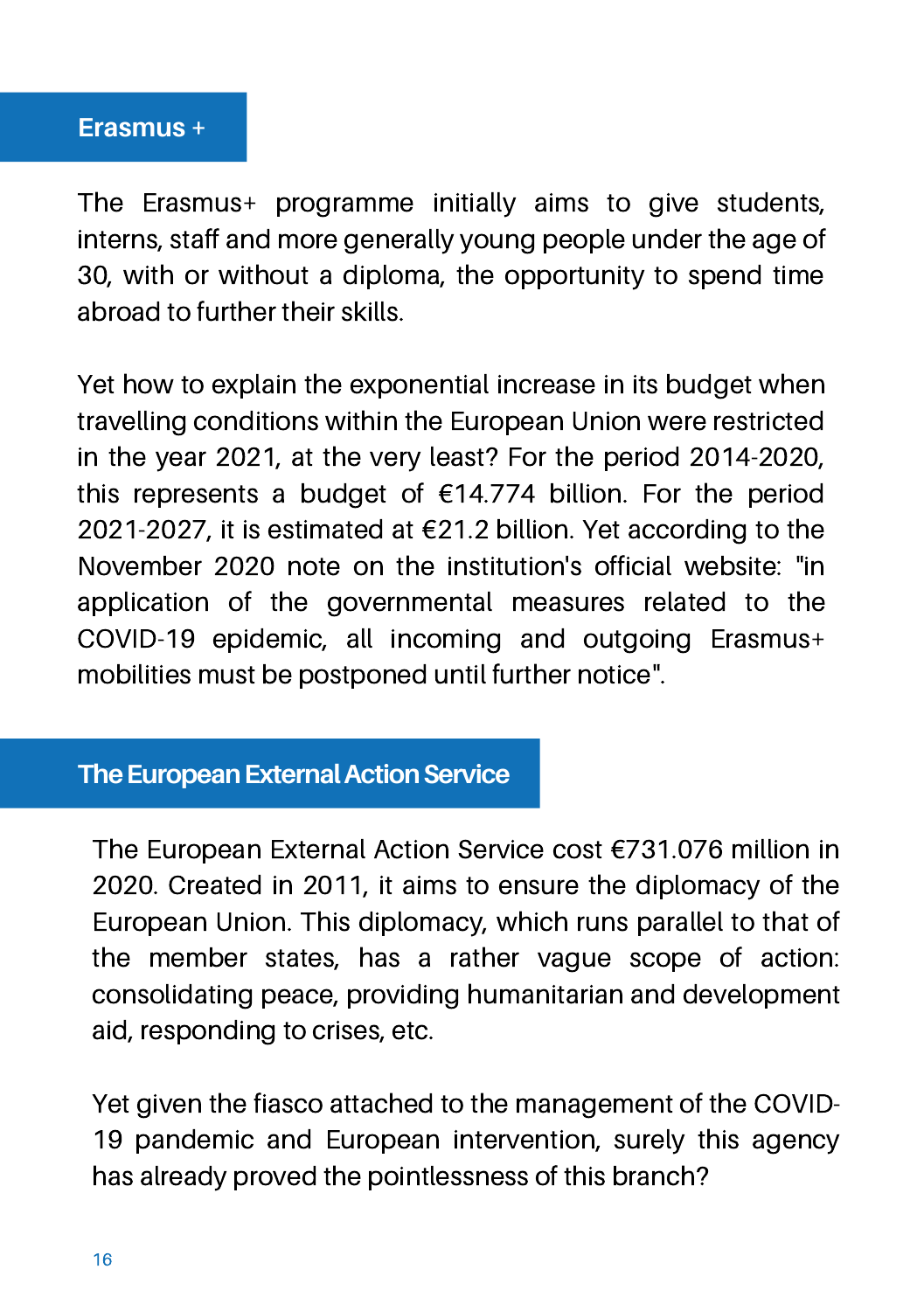#### **The European Defence Industrial Development Programme**

This is a new fund, the financing of which began in 2019 (€243,250,000 in 2019 and €254,500,000 in 2020). €7 billion are expected to be devoted to the MFF budget for 2021-2027. Half a billion euros were required for its preparation (the preparatory action on defence research which started in 2017: €40 million in 2018, €25 million in 2017, etc.).

These funds are intended for research into innovative defence products. What is the added value of this programme? When it comes to Rafale aircrafts, helicopters, aircraft carriers, France is among the leading countries in the defence industry. This is the first step towards a transfer of military sovereignty in favour of the European Union, although this competence should remain exclusive to the nations, and France in particular, which is the largest military power in the Union.

#### **The European Committee of the Regions**

In 2020 €101.8 million were allocated to the Committee of the Regions. It represents the regions and local authorities of the European Union, and issues opinions on new legislation that has an impact on regions and cities. Created in 1994, it has 329 members and 329 alternates. With an annual budget of €96 million, its cumulative cost is now €2.496 billion.

Yet what is the added value of this committee? How do we appreciate its scope?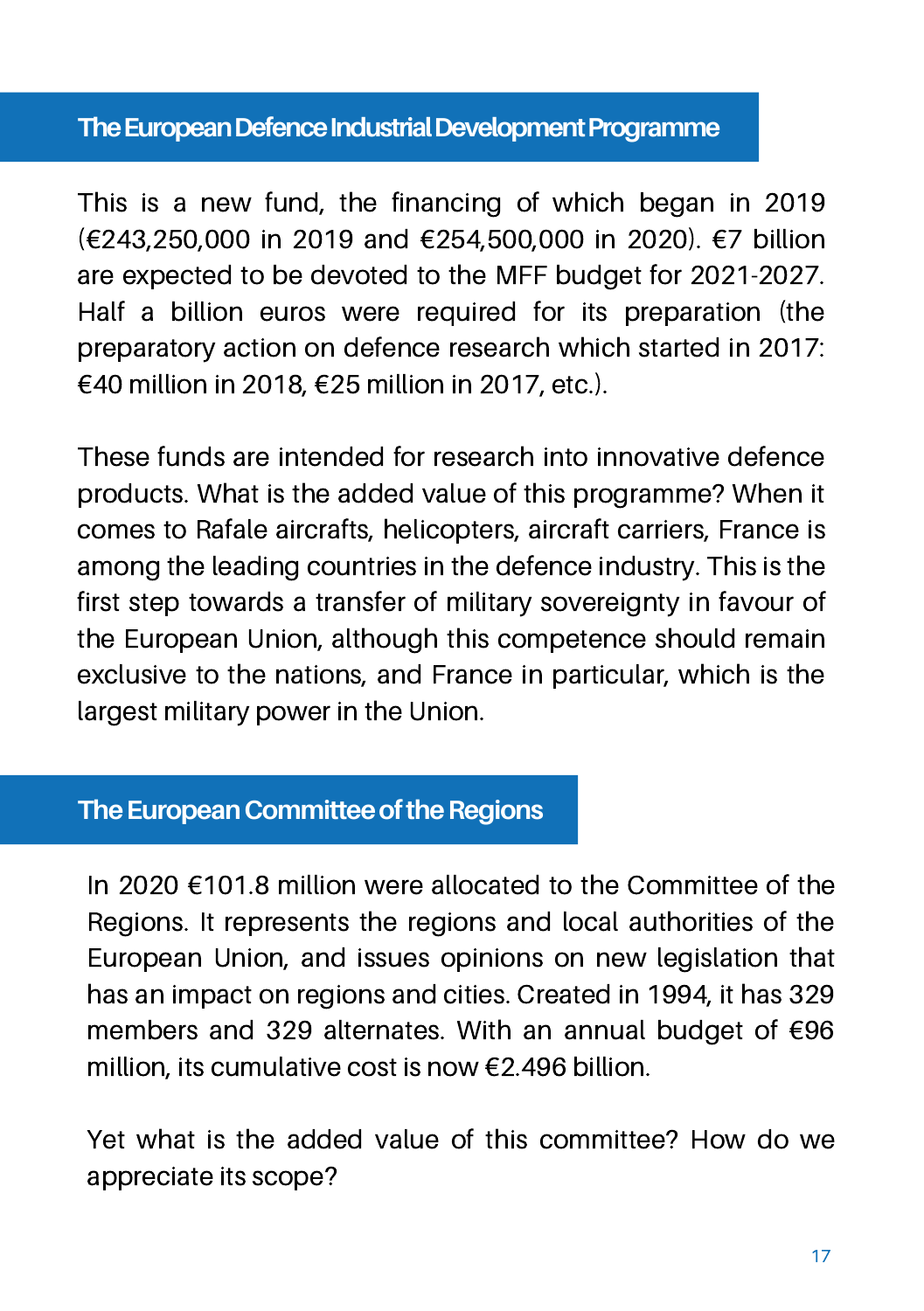# **The final word**

The fight we are relentlessly waging is all the more necessary as the ID Group is the leading opposition force in the European Parliament. We are fighting on your behalf, because it is our money that fuels the European budget. It is worth remembering that France will contribute the colossal sum of almost €27 billion to the European budget in 2021, that is a €5 billion increase compared to last year.

My dear friends, you can count on me to pursue the fight against the European Union's scandalous wastefulness, as precarity continues to grow in our country.

Hélène Laporte Member of the European Parliament and the Identity and Democracy Foundation